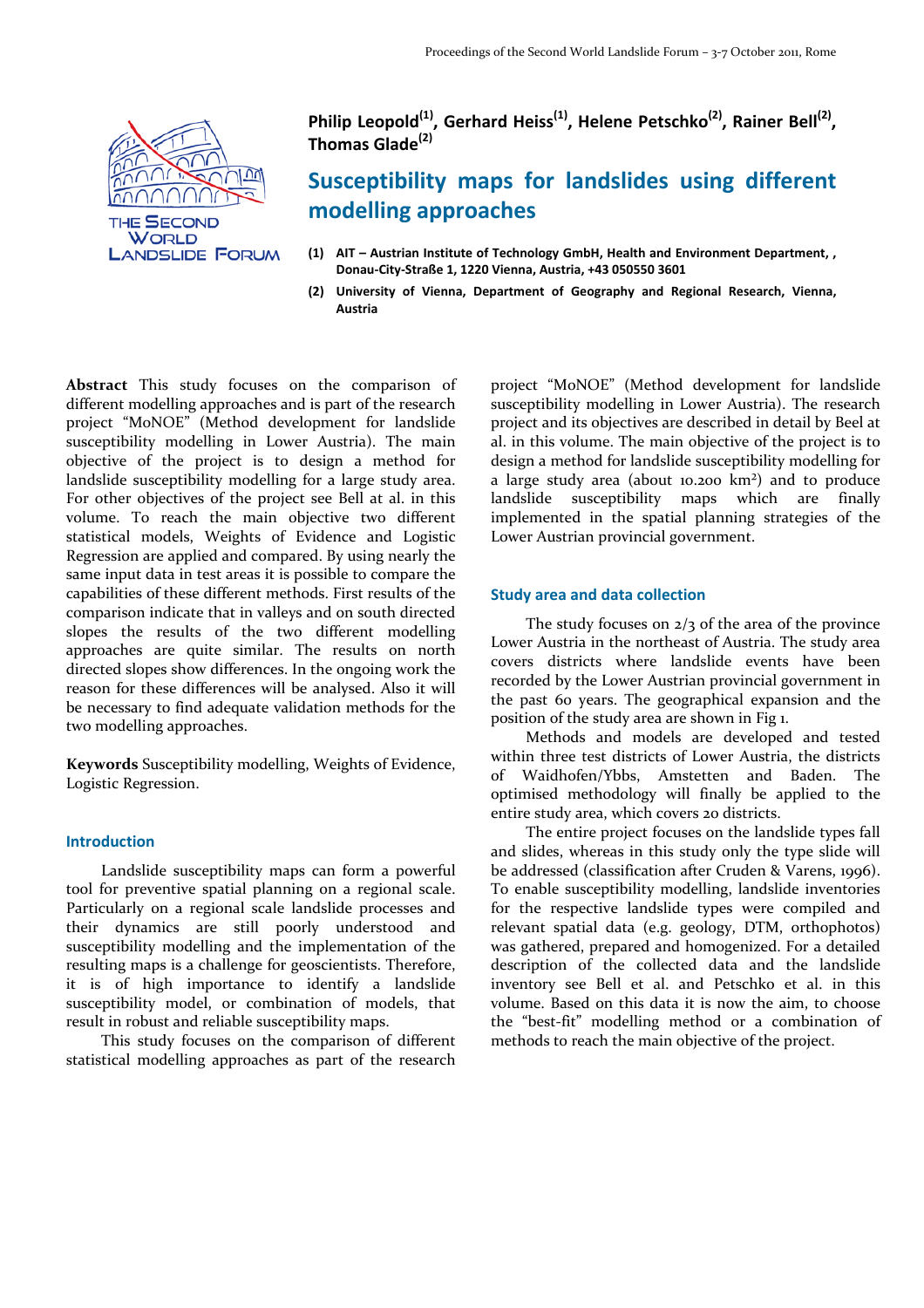

Figure 1 Study area in the northeast of Austria, covering 2/3 of the area of the province Lower Austria.

# **Model input data and landslide inventory**

The high amount of gathered and homogenized spatial data makes the use of various input datasets as model input data possible (compare Bell et al. in this volume). First modelling tests showed, that a comparison of the modelling methods is easier, when only very view and most significant input datasets are used. Therefore for this study the following input datasets were applied:

- 1. Landcover (derived from satellite images, 10m x10m resolution)
- 2. Geology (scale of 1:200,000, simplified to lithological relevant parameters)
- 3. Slope (derived from the LiDAR DTM, rescaled to 10m x 10m resolution)
- 4. Aspect (derived from the LiDAR DTM, rescaled to 10m x 10m resolution)
- 5. Landform classification (derived from the LiDAR DTM, 10m x 10m resolution)

The parameters slope and aspect were computed by using the Spatial Analyst‐Extension by ESRI for ArcGIS 9.3.1. The parameter landform classification was computed by using the Topographic Position Index ‐ Extension for ArcGIS 9.3.1 (Jenness, 2006).

As mentioned above, the collected data allows additional inputs of datasets to be used in the future, such as distance to geological structures, distance to rivers, distance to very old landslides, topographic wetness index and other parameters. However, the benefits of using this datasets for each modelling method have to be evaluated.

As Petschko et al. in this volume describe, two different landslide inventories were used within the three test districts: the Building Ground Register of the Geological Survey of Lower Austria, which contains only point information, and a newly prepared landslide polygon inventory based on the interpretation of the multiple hillshades of the LiDAR DTM. For the test in this study two identical excerpt of the Building Ground Register were used.

# **Modeling Methods**

To reach this objective two different statistical models, Weights of Evidence (WofE) and Logistic Regression (LR) were applied and compared.

The WofE method was applied using the "Spatial Data Modeler" Toolbox for ArcGIS 9.3. (Sawatzky et al., 2009). WofE modelling was described by Bonham‐Carter et al. (1989) and was used by different authors for landslide susceptibility modelling in recent years, e.g. Neuhäuser & Terhorst (2006).

The method is an application of Bayes' Rule of Probability. It is assumed that landslides happen when certain evidential parameters occur, and the causality of this process is time‐independent. A set of training points (inventory of landslides) is used to calculate the weights of predictor variables from various evidential themes. Evidential themes are raster maps with the information from the input datasets mentioned before. The combination of the weights from all used evidential parameters produces a response theme. This is an output map that expresses the probability that a unit cell will contain a landslide event.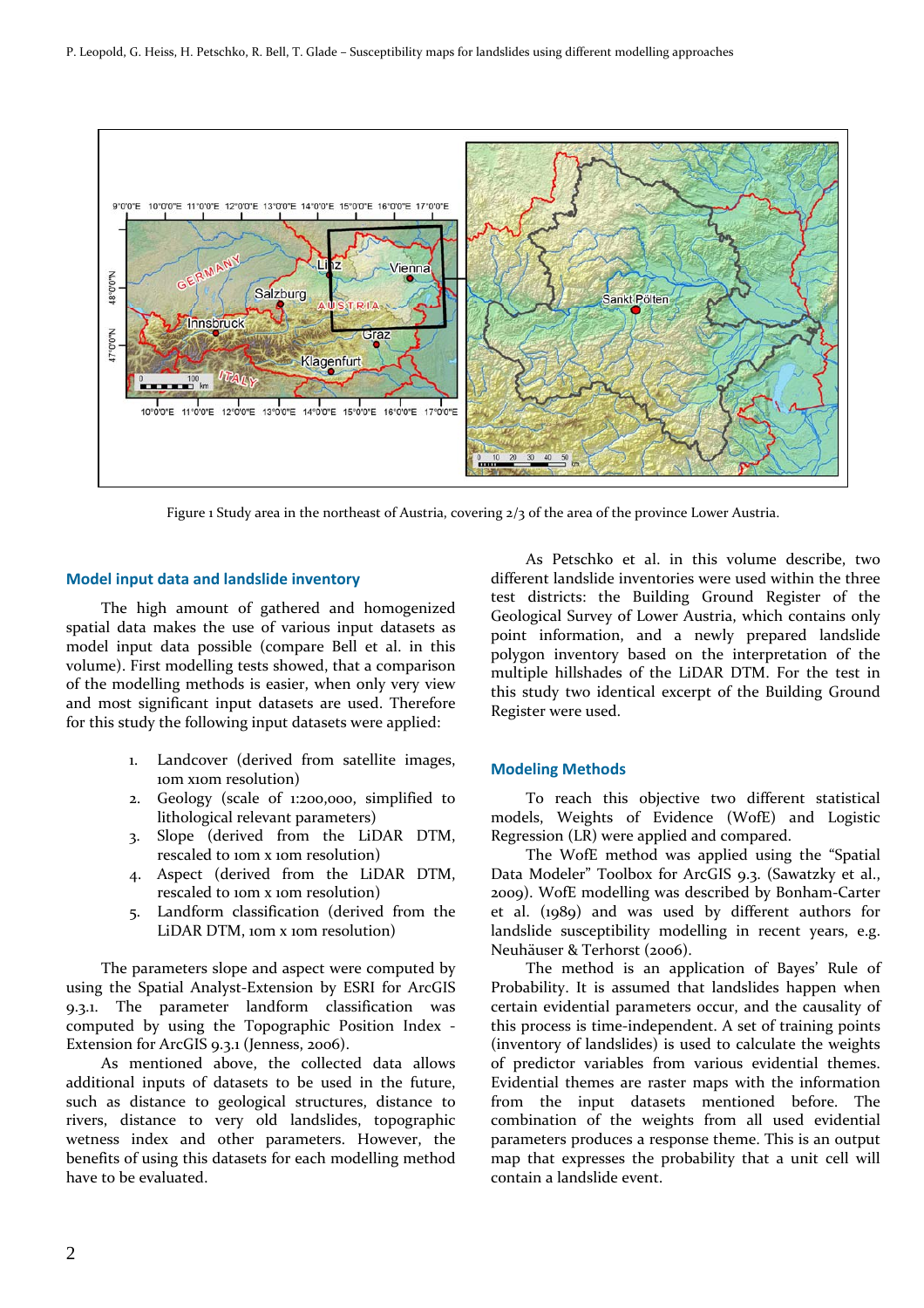Logistic Regression was carried out using a combination of ArcGIS and the OpenSource statistics package R. The LR method was described by Atkinson et al. (1998) and was also used by many authors for landslide susceptibility modelling in recent years, e.g. Ayalew & Yamagishi (2005) and Rossi et al. (2010).

This method is based on the evaluation of the statistical relationship of explanatory variables which are mainly terrain parameters with the dependent variable which contains the spatial distribution of landslides in the test study area. Beside the input parameters for the information on landslides a second point samples of the same size are generated randomly in ArcGIS 9.3 for the analysis: one with the points of the Building Ground Register and one outside of all known landslides. After fitting the model in the open source statistics software "R" the regression coefficients are used to calculate a landslide susceptibility map for the test study area.

#### **Results**

Fig. 2 shows two geographical identical detail images of the results of the susceptibility modelling in the test districts. The left image is computed using the Wofe method, the right image is computed with the LR method. In both approaches the same input parameters landcover, geology, slope and aspect were used. In the LR modelling the additional parameter landform classification was applied. In both approaches the landslide inventories are identical excerpt of the Building Ground Register of the Geological Survey of Lower Austria. The authors see this comparison as first draft and as basic approach for the ongoing work.

In Fig. 2 it is visible, that in the valleys and on south directed slopes the results of the Wofe and LR modelling a quite similar. On the other hand the results on north directed slopes show big differences. These differences in spatial details must still be carefully analysed in the ongoing work. However, it is now possible to compare the capabilities of the different methods and software solutions.



Figure 2 Comparison of two geographical identical detail test areas of the results of the susceptibility modelling. The left image is computed using the Weights of Evidence method, the right image is computed with the Logistic Regression method. In both approaches similar input parameters are used (landcover, geology, slope and aspect in both models, landform classification in the LR model). The landslide inventory for both models is an identical excerpt of the Building Ground Register of the Geological Survey of Lower Austria.

## **Discussion / Conclusion**

Experiences gathered during modelling these preliminary results showed that the large study area and very heterogeneous geology pose a huge challenge for the modelling. Thus, modelling strategies have to be modified to meet these challenges. Considerable efforts

will be spent on the validation of the resulting maps for the different modelling methods. The comparison of the first modelling results using WofE and LR and nearly identical input parameters in the MoNOE project showed quite similar results. Nevertheless, in spatial details differences can be observed, which might cause distinct